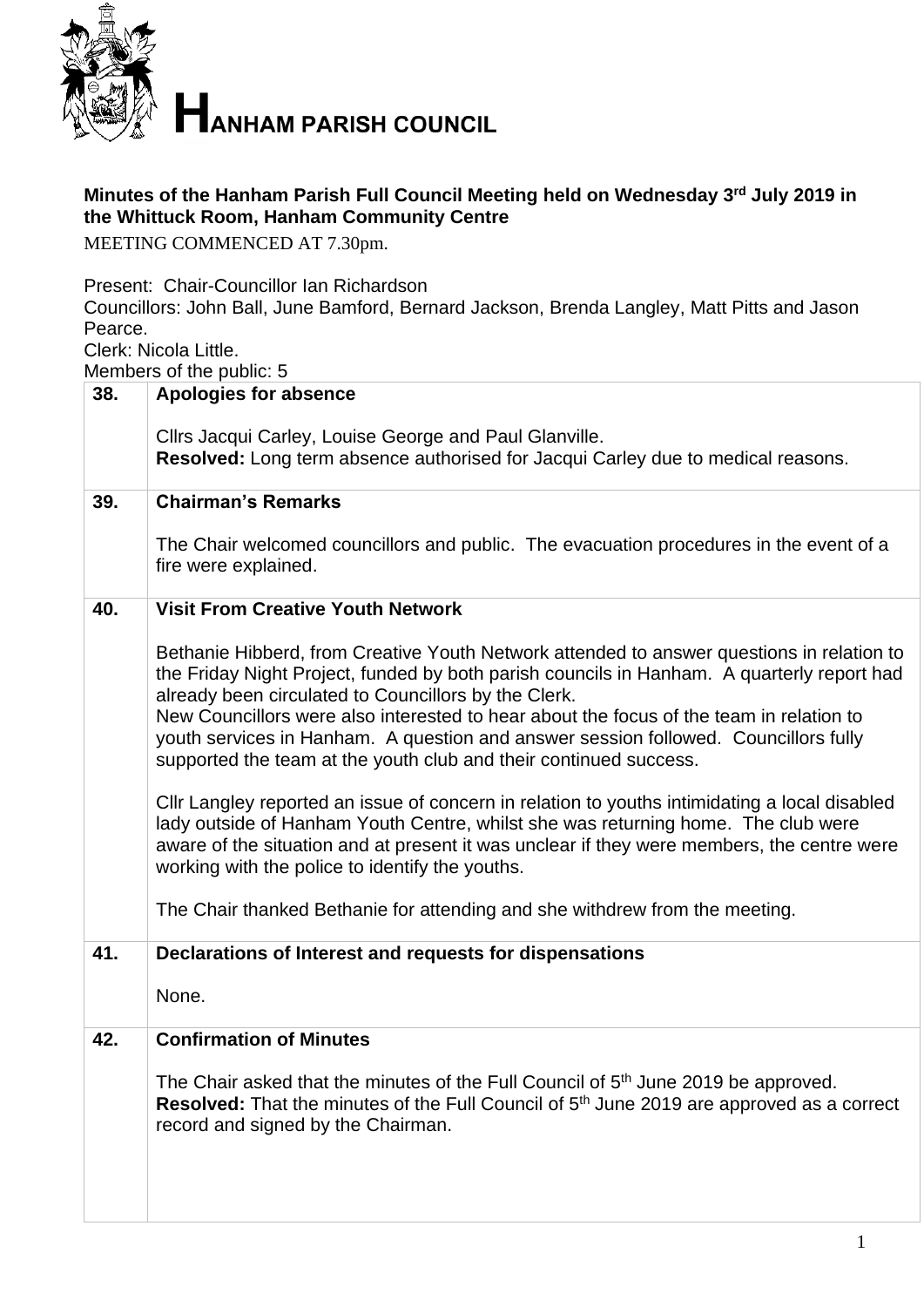| 43. | <b>Adjourn for Public Participation</b>                                                                                                                                                                                                                                                                                                                                                                                                                                                                                                                                                                                                                                                                                                                                                                                                                                                                                                                                                                                                                                                                                                                                                        |
|-----|------------------------------------------------------------------------------------------------------------------------------------------------------------------------------------------------------------------------------------------------------------------------------------------------------------------------------------------------------------------------------------------------------------------------------------------------------------------------------------------------------------------------------------------------------------------------------------------------------------------------------------------------------------------------------------------------------------------------------------------------------------------------------------------------------------------------------------------------------------------------------------------------------------------------------------------------------------------------------------------------------------------------------------------------------------------------------------------------------------------------------------------------------------------------------------------------|
|     | <b>Report from District Councillors</b><br>- Cllr Langley reported that there were issues surrounding the seasonal planting on the<br>roundabout on the junction of Memorial Road and the High Street. The grounds team<br>from SGC were unable to park on the roundabout following the installation of<br>advertisement and directional signage. A risk assessment had been undertaken and it<br>was not deemed safe to allow staff to cross the highway with plants or park the van<br>without putting traffic restrictions in place which would be an additional cost. The options<br>provided were to plant hardy shrubs which would require little maintenance or pave the<br>area over.                                                                                                                                                                                                                                                                                                                                                                                                                                                                                                  |
|     | ------                                                                                                                                                                                                                                                                                                                                                                                                                                                                                                                                                                                                                                                                                                                                                                                                                                                                                                                                                                                                                                                                                                                                                                                         |
|     | <b>Public Participation</b><br>John and Heather Goddard, former District and Parish Cllrs, had been invited by the Chair<br>to provide some history regarding the maintenance/ planting of the roundabout. Many<br>years ago High Street Regeneration money had been used to upgrade/enhance areas of<br>the High Street. This roundabout forms the boundary of Hanham Parish and South Glos<br>Council when approaching from Bristol and funds were used to provide electricity and<br>water to the roundabout to enable seasonal planting. A Xmas tree is planted annually for<br>the festive period with lights. Many compliments had been received over the years as to<br>the displays provided on the approach into Hanham and this enhanced the hanging<br>baskets and planters within the immediate area. Pictures were shown of the poor state of<br>the roundabout prior to the regeneration.<br>Councillors discussed this matter and felt that the Steetscene contract with SGC had not<br>been fulfilled for this year. They wished to pursue the matter of seasonal planting. It was<br>suggested that perhaps one of the advertisement or signage posts could be hinged to gain |
|     | access onto the site<br>The Clerk was asked to examine the contract for the actual commitments<br>Councillors wished to continue with seasonal planting and the Chair reported that Tina<br>Rainey, an Officer from South Glos Council, was looking into the options and would report<br>back.                                                                                                                                                                                                                                                                                                                                                                                                                                                                                                                                                                                                                                                                                                                                                                                                                                                                                                 |
| 44. | <b>Meeting Reconvened</b>                                                                                                                                                                                                                                                                                                                                                                                                                                                                                                                                                                                                                                                                                                                                                                                                                                                                                                                                                                                                                                                                                                                                                                      |
| 45. | <b>Planning Matters</b>                                                                                                                                                                                                                                                                                                                                                                                                                                                                                                                                                                                                                                                                                                                                                                                                                                                                                                                                                                                                                                                                                                                                                                        |
|     | a) No applications for consideration this month.                                                                                                                                                                                                                                                                                                                                                                                                                                                                                                                                                                                                                                                                                                                                                                                                                                                                                                                                                                                                                                                                                                                                               |
|     | b) Derelict home in Lower Conham Vale. Cllr Bamford reported that this had been<br>referred to the enforcement team at SGC. The property was in in an uninhabitable<br>state and attracting youths. Local residents were unhappy with the situation. The<br>Chair asked that Cllr Bamford keep the parish council updated in her capacity as<br><b>District Councillor.</b>                                                                                                                                                                                                                                                                                                                                                                                                                                                                                                                                                                                                                                                                                                                                                                                                                    |
|     | c) Planning Training Session for Councillors, 9 <sup>th</sup> July at 7.30pm at Hanham Hall.                                                                                                                                                                                                                                                                                                                                                                                                                                                                                                                                                                                                                                                                                                                                                                                                                                                                                                                                                                                                                                                                                                   |
|     | d) Established - that usual rules apply for summer recess in relation to planning<br>applications. Resolved: planning applications to be considered on an individual<br>basis by the planning committee during summer recess.                                                                                                                                                                                                                                                                                                                                                                                                                                                                                                                                                                                                                                                                                                                                                                                                                                                                                                                                                                  |
|     | e) Notice of a site visit by the Spatial Planning Committee in relation to P19/0994/F-<br>Sports Ground AEK BOCO Football Club, Greenbank Road on 15th July 2019 at<br>10.00am. The Chair would attend on behalf of the parish council. Cllrs Bamford and<br>Langley would attend in their capacity as District Councillors.                                                                                                                                                                                                                                                                                                                                                                                                                                                                                                                                                                                                                                                                                                                                                                                                                                                                   |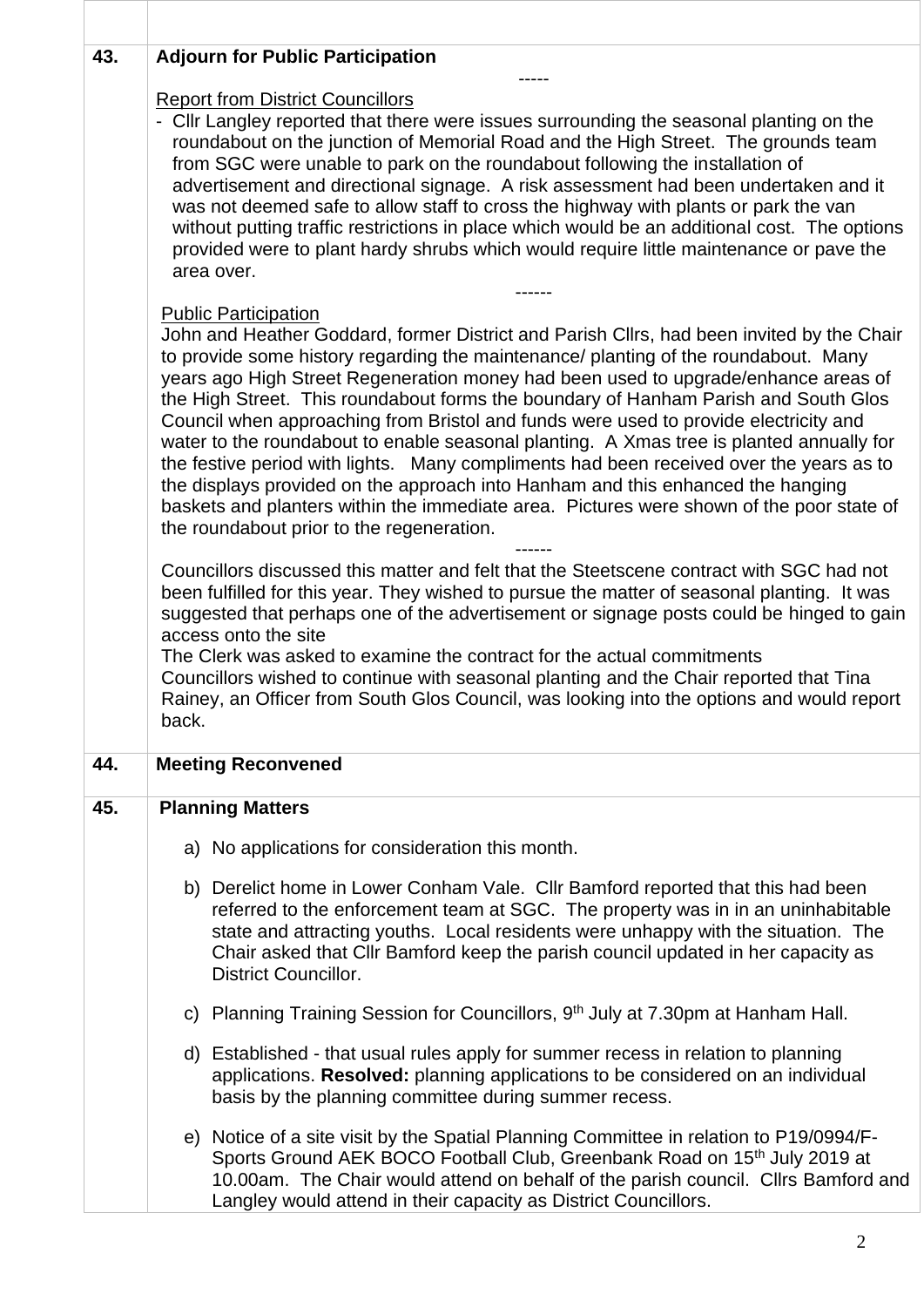| 46. | <b>Finance</b>                                                                                                                                                                                                                                                                                                                                                                                                                                                                                                                                                                                              |
|-----|-------------------------------------------------------------------------------------------------------------------------------------------------------------------------------------------------------------------------------------------------------------------------------------------------------------------------------------------------------------------------------------------------------------------------------------------------------------------------------------------------------------------------------------------------------------------------------------------------------------|
|     | The budget is within the defined limits.<br>a)                                                                                                                                                                                                                                                                                                                                                                                                                                                                                                                                                              |
|     | <b>Balances of accounts</b>                                                                                                                                                                                                                                                                                                                                                                                                                                                                                                                                                                                 |
|     | As at 2nd July 2019                                                                                                                                                                                                                                                                                                                                                                                                                                                                                                                                                                                         |
|     | £<br>11.53<br>H.S.B.C. Treasurers Account<br>61,833.19<br>H.S.B.C. Money Manager Account<br>H.S.B.C. Election Account (earmarked reserves)<br>21,803.49<br>H.S.B.C. High Interest bond (earmarked reserves)<br>11,800.16<br><b>Nat West Community Fund</b><br>50,109.85<br>145,558.22                                                                                                                                                                                                                                                                                                                       |
|     | <b>Resolved:</b> Payment of accounts approved against the schedule provided.<br>b)<br>Payments to be made during summer recess would be approved by two authorised<br>signatories and would be detailed on September's payments schedule.                                                                                                                                                                                                                                                                                                                                                                   |
| 47. | <b>Annual Review</b>                                                                                                                                                                                                                                                                                                                                                                                                                                                                                                                                                                                        |
|     | In accordance with legal compliance the following items were reviewed:                                                                                                                                                                                                                                                                                                                                                                                                                                                                                                                                      |
|     | a) Asset and inventory register of council property. Resolved: approved.<br>Council insurance policy- three year deal until 2020. Duly noted.<br>b)<br>Risk Assessments - bus shelter, home working and financial risks<br>C)<br>Resolved: Registers reviewed - no further action. The parish council is satisfied that robust<br>systems are in place.<br>Policies;<br>d)<br>- Document Retention and Destruction Policy<br>- Information and Data Protection Policy<br>- Social Media and Electronic Communication Policy<br>- Management of Transferable Data<br>Resolved: Reviewed no changes required. |
| 48. | Parish council meetings/venue                                                                                                                                                                                                                                                                                                                                                                                                                                                                                                                                                                               |
|     | A discussion took place regarding the lack of a meeting room last month. Whilst an<br>apology had been received from the Community Centre and two months fees have been<br>waived in light of the increase in fees some councillors felt that alternative venues should<br>be investigated to ensure that the parish council were getting value for money.                                                                                                                                                                                                                                                  |
|     | Resolved: Clirs Ball and Pearce to investigate other suitable venues and report back to full<br>council in September for further consideration.                                                                                                                                                                                                                                                                                                                                                                                                                                                             |
| 49. | <b>Matters Arising from Previous Meetings</b>                                                                                                                                                                                                                                                                                                                                                                                                                                                                                                                                                               |
|     | a) Memorial Garden- maintenance of gates and railings by South Glos Council. Tina<br>Rainey from SGC has now established that South Glos Council will honour the<br>commitment made by Kingswood Borough Council to manage the remedial<br>maintenance work in the Memorial Garden. The Chair reported that a date has been<br>set for 15 <sup>th</sup> July at 1.00pm for a site visit with all parties to prioritize the works and<br>ascertain a funding source. Matter ongoing.                                                                                                                         |